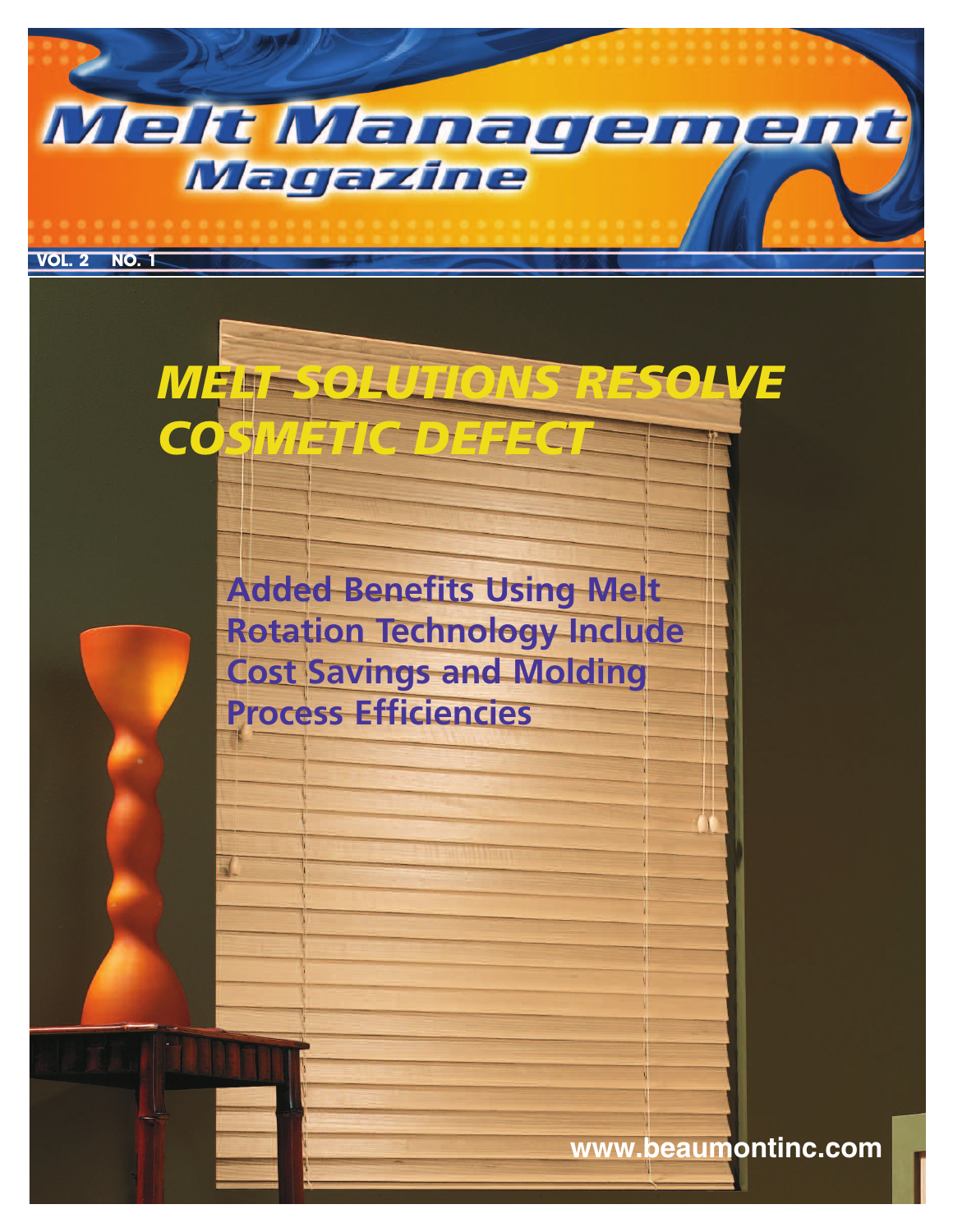# **MELT SOLUTIONS RESOLVE COSMETIC DEFECT OF WINDOW BLINDS AND DRAPERY HARDWARE**

# *Added Benefits Using Melt Rotation Technology Include Cost Savings and Molding Process Efficiencies*

hile a small cosmetic flaw in a virtu-<br>
ally hidden part of a window blind<br>
may not bother a typical customer of ally hidden part of a window blind this product, to Springs Window Fashions of Middleton, WI, it was totally unacceptable. And then, when they did find a solution by going "outside the norm" following several tries to tweak the mold and the process, they were further rewarded when technology that enabled them to mold a perfect part also saved them time and money.

Such was the case with Springs Window Fashions, the industry's #2 manufacturer and marketer of quality Bali, Graber and Nanik blinds, shades and drapery hardware and other well-known names for which they privately label. Springs, engaged in a "Best Experience" corporate culture, requires that quality, service and associate engagement matter as much as product. This made finding a solution to this problem mandatory. But it wasn't until they read about and attended a free seminar by Beaumont Technologies (BTI) in Erie, PA, that they discovered there were other ways to solve nagging production problems other than tweaking the mold or

process. Further, molding personnel at Springs Window Fashions quickly learned that measurable and ongoing cost savings are another benefit seen from their investment in BTI's technologies.

#### *Defects Caused by Trapped Air*

The part? Cord tilt housings made out of Nylon 6/6, of which only a portion of the part is visible on the final assembled product. However, cosmetic defects caused by trapped air during molding were noticeable by internal and external customers. The design of the mold, admits company personnel, made it difficult to completely vent the mold on the opposite end of the part from the gate. As a result of this problem, a 5 percent reject rate added unforeseen costs to producing the part along with the need to spend about 2 hours a day cleaning the mold to produce parts "as defect-free as possible".



"We also had to slow down the injection speed on our 230 ton Van Dorn press," recalls Jim Raisbeck, Senior Plastics Engineer at the Middleton manufacturing plant. "This was necessary to allow as much air as possible to escape. And the additional cleaning time resulted in a production loss of nearly 6.5% per day, or a shortfall of about 972 parts per day."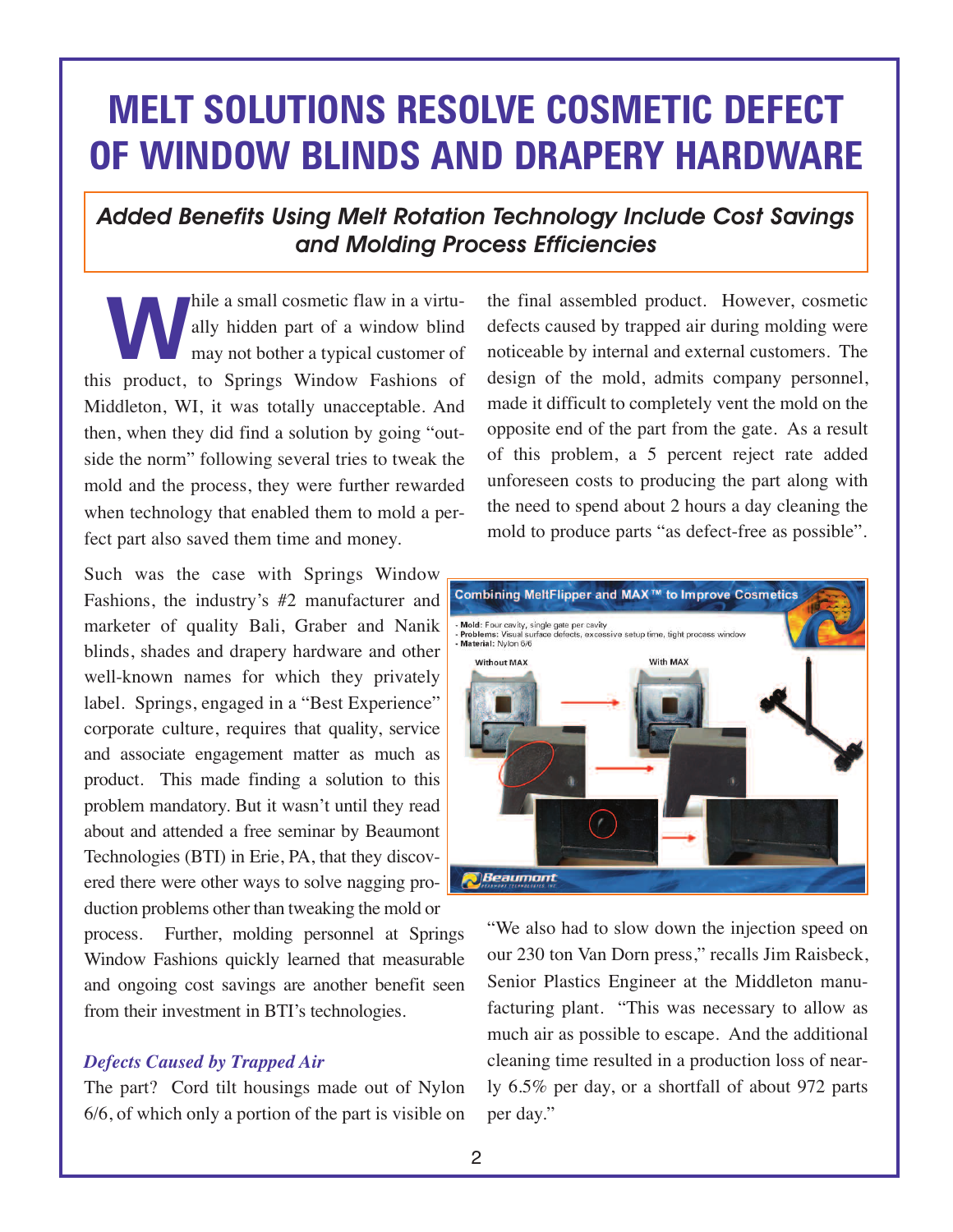Raisbeck admits it was one of those ongoing production problems that he and the company just wanted to resolve without making expensive changes to the mold such as moving the gate or completely rebuilding the mold. They added flow channels to the part to see if they could change the filling of the part and thus eliminate the air entrapment. He also said they increased the parting line venting around the problem area to the point where it was very easy to flash the mold. But this, and other tweaking of the mold and/or process to eliminate the defects, still didn't achieve the desired results.

#### *Finds Melt Management Technology*

Going back into his memory bank, Raisbeck recalls having read about a new melt management technology and became intrigued enough to sign up for one of the many free seminars hosted by Beaumont Technologies, Inc. - the developers of various meltmanagement solutions. BTI by this time had just



*Without MeltFlipper MAX technology*



*With MeltFlipper MAX technology*

launched the next generation of their technology –  $MeltFlipper@ MAX<sup>TM</sup> - to provide a higher level$ of polymer control by creating shear symmetry in multiple axes of a melt channel. First developed to solve imbalances in hot runner stack molds, this new, patented technology had been proven to offer more uniform shear distribution in both traditional hot or cold runner systems.

When using this technology, highly sheared laminates can be placed in the middle of the melt stream without the aid of static mixers, or symmetry can also be re-created along the outside of the runner, depending on the problem being solved. The MAX system has proven to eliminate issues associated with core-deflection, weld-lines, part warp and color uniformity as well.

Notes Raisbeck, "The ability of the MeltFlipper® MAX™ to enhance and change the flow inside the cavity and provide a more homogeneous melt condition for the cord tilt housings solved our cosmetic defect challenge. With MAX, we did not have to change part geometry or move the gate location.

"Since we acquired the BTI process for this program," continues the Springs Window Fashions senior engineer, "we only need to clean the mold at the start of each shift, a normal procedure. This takes at most 20-30 minutes per day. Now our reject rate is less than 1%; but the best news of all is we get no more complaints about cosmetic defects from our customers. We can also inject the part a little faster without any detrimental effects. The incorporation of the MeltFlipper MAX technology will save us, in addition to a myriad of other headaches, more than \$40,000 throughout the life of this product. As a result of these cost savings, we are in the process of incorporating the technology into other ongoing and new projects."